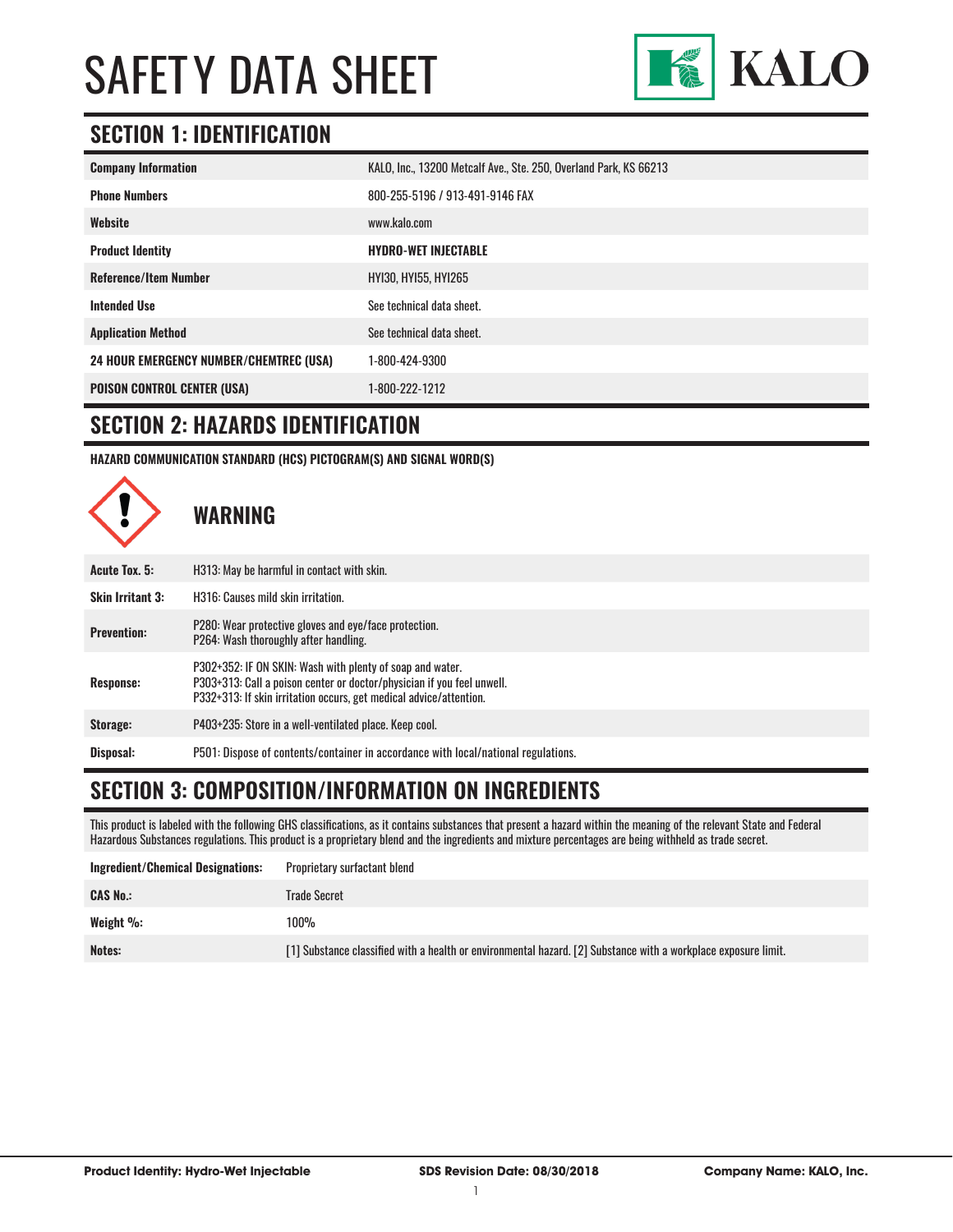

#### **SECTION 4: FIRST AID MEASURES**

#### **[DESCRIPTIONS]**

| General:     | In all cases of doubt, or when symptoms persist, seek medical attention. Never give anything by mouth to an unconscious person.                                                                                                         |
|--------------|-----------------------------------------------------------------------------------------------------------------------------------------------------------------------------------------------------------------------------------------|
| Inhalation:  | Remove to fresh air. Keep patient warm and at rest. If breathing is irregular or stopped, give artificial respiration. If unconscious, place in the recovery<br>position and obtain immediate medical attention. Give nothing by mouth. |
| Eyes:        | Irrigate copiously with clean fresh water for at least 10 minutes, holding the evelids apart and seek medical attention.                                                                                                                |
| <b>Skin:</b> | Remove contaminated clothing. Wash skin thoroughly with soap and water or use a recognized skin cleanser. Do NOT use solvents or thinners.                                                                                              |
| Ingestion:   | If accidentally swallowed, obtain immediate medical attention. Keep at rest. Do NOT induce vomiting.                                                                                                                                    |
|              | [MOST IMPORTANT SYMPTOMS AND EFFECTS, BOTH ACUTE AND DELAYED]                                                                                                                                                                           |
| Overview:    | No adverse symptoms or effects anticipated under normal handling conditions. See Section 2 for further details.                                                                                                                         |
| Skin:        | May be harmful in contact with skin. Causes mild skin irritation.                                                                                                                                                                       |

# **SECTION 5: FIREFIGHTING MEASURES**

**Extinguishing Media:** Recommended extinguishing media: alcohol resistant foam, CO<sup>2</sup> , powder, water spray. Do not use water jet. **Special Hazards:** Irritating or toxic substances may be emitted upon thermal decomposition. Thermal decomposition products may include oxides of carbon **Special Hazards:** as well as smoke and fume. **Advice For Firefighters:** Evacuate area. Prevent contamination from run-off of adjacent areas, streams, drinking water and sewers. Do not flush down sewers or other drainage systems. Exposed firefighters must wear standard protective equipment and in enclosed areas self-contained breathing apparatus. Use water-spray to cool fire-exposed surfaces and personnel.

### **SECTION 6: ACCIDENTAL RELEASE MEASURES**

| <b>Precautions/Procedures:</b>                                         | Keep all sources of ignition away from spill/release. In case of a major spill or spillage in a confined space evacuate the area and<br>check vapor levels.                                                                                                                                                                                                                                                                                                                                                                                                                                                                                                               |
|------------------------------------------------------------------------|---------------------------------------------------------------------------------------------------------------------------------------------------------------------------------------------------------------------------------------------------------------------------------------------------------------------------------------------------------------------------------------------------------------------------------------------------------------------------------------------------------------------------------------------------------------------------------------------------------------------------------------------------------------------------|
| <b>Environmental Precautions:</b>                                      | Do not allow spills to enter drains or water courses.                                                                                                                                                                                                                                                                                                                                                                                                                                                                                                                                                                                                                     |
| <b>Methods and Material For</b><br><b>Containment and Cleaning Up:</b> | Ventilate the area and avoid breathing vapors. Take the personal protective measures listed in Section 8. Contain and absorb spillage<br>with non-combustible materials (e.g. sand/earth/vermiculite). Place in closed containers outside buildings and dispose of according<br>to the Waste Regulations (see Section 13). Clean, preferably with a detergent. Do not use solvents. Do not allow spills to enter drains<br>or water courses. If drains, sewers, streams or lakes are contaminated, inform the local water company immediately. In the case of<br>contamination of rivers, streams, or lakes, the Environmental Protection Agency should also be informed. |

### **SECTION 7: HANDLING AND STORAGE**

| <b>Precautions For Safe Handling:</b> | Do not get in eyes, on skin, or on clothing. Do not breathe vapors or mists. Keep container closed. Use only with adequate<br>ventilation. Use good personal hygiene practices. Wash hands before eating, drinking, smoking. Remove contaminated clothing and<br>wash before reuse. Destroy contaminated belts and shoes and other items that cannot be decontaminated.<br>See Section 2 for further details. |
|---------------------------------------|---------------------------------------------------------------------------------------------------------------------------------------------------------------------------------------------------------------------------------------------------------------------------------------------------------------------------------------------------------------------------------------------------------------|
| <b>Conditions For Safe Storage:</b>   | Store in tightly closed containers in dry, well-ventilated area, away from excessive heat and incompatibles.<br>See Section 2 for further details.                                                                                                                                                                                                                                                            |
| <b>Incompatible Materials:</b>        | Oxidizing agents.                                                                                                                                                                                                                                                                                                                                                                                             |
| <b>Specific End Use(s):</b>           | See technical data sheet.                                                                                                                                                                                                                                                                                                                                                                                     |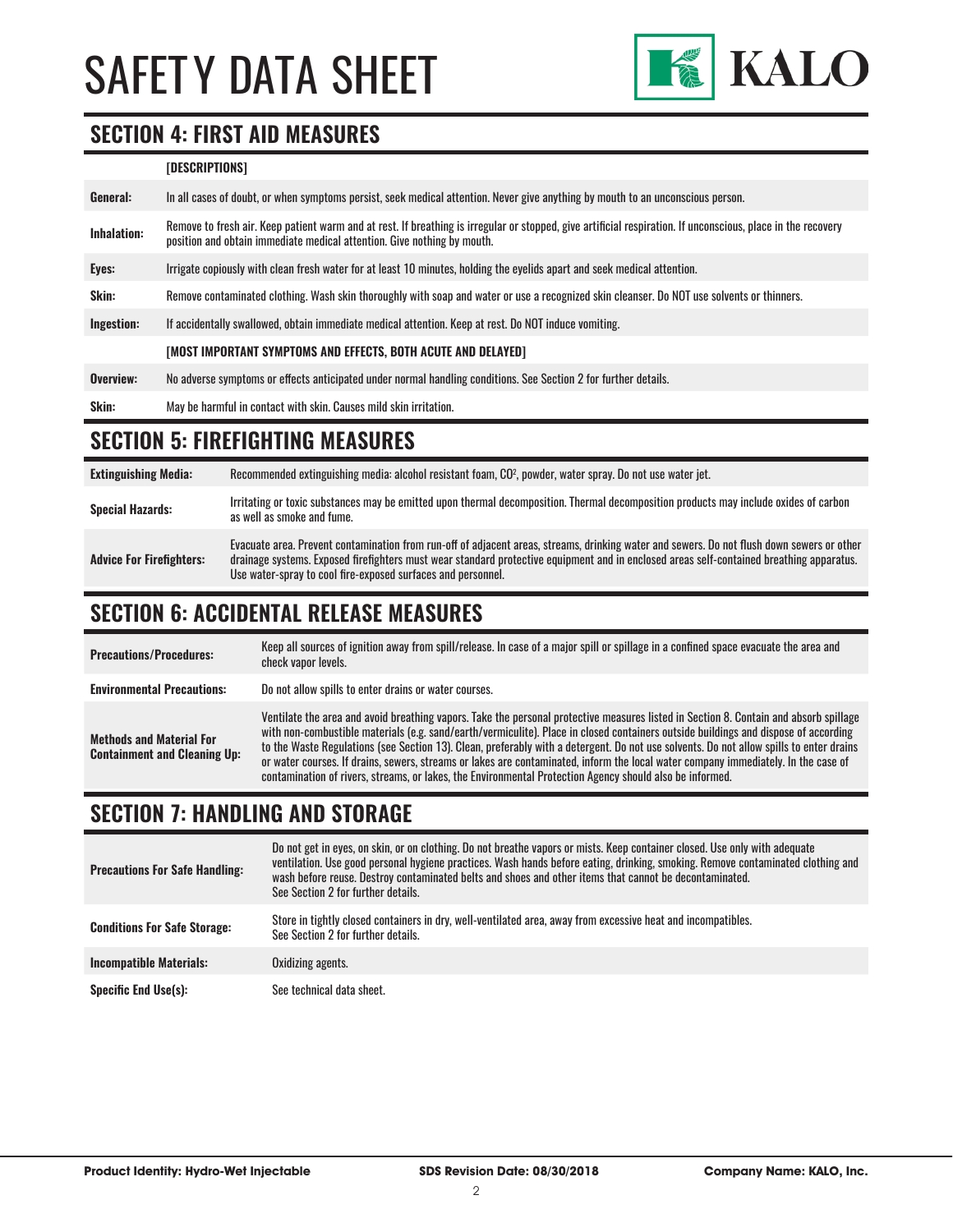

#### **SECTION 8: EXPOSURE CONTROLS/PERSONAL PROTECTION**

| <b>Exposure Data:</b>        | This product contains the following ingredient (at greater than 0.1%) with established limits for exposure under OSHA, ACGIH and/or NIOSH.                                                                                                                                                                                             |                  |               |                                           |
|------------------------------|----------------------------------------------------------------------------------------------------------------------------------------------------------------------------------------------------------------------------------------------------------------------------------------------------------------------------------------|------------------|---------------|-------------------------------------------|
|                              | <b>CAS No.</b>                                                                                                                                                                                                                                                                                                                         | Ingredient       | <b>Source</b> | Value                                     |
|                              |                                                                                                                                                                                                                                                                                                                                        |                  | <b>OSHA</b>   | TWA: 50 ppm $(240 \text{ mg/m}^3)$ [skin] |
|                              | 0000111-76-2                                                                                                                                                                                                                                                                                                                           | 2-Butoxy-ethanol | ACGIH         | TWA: 20 ppm, revised 2003                 |
|                              |                                                                                                                                                                                                                                                                                                                                        |                  | <b>NIOSH</b>  | TWA: 5 ppm $(24 \text{ mg/m}^3)$ [skin]   |
| <b>Carcinogen Data:</b>      | This product contains no ingredients (at greater than 0.1%) that are suspected of being or known to be a carcinogen under OSHA, NTP or<br>IARC.                                                                                                                                                                                        |                  |               |                                           |
|                              | [PERSONAL PROTECTIVE EQUIPMENT]                                                                                                                                                                                                                                                                                                        |                  |               |                                           |
| <b>Respiratory:</b>          | If workers are exposed to concentrations above the exposure limit, they must use the appropriate certified respirators.                                                                                                                                                                                                                |                  |               |                                           |
| Eyes:                        | Wear safety eyewear (e.g. safety spectacles/goggles/visors) to protect against the splash of liquids.                                                                                                                                                                                                                                  |                  |               |                                           |
| Skin:                        | Overalls, which cover the body, arms, and legs, should be worn. Skin should not be exposed. All parts of the body should be washed after<br>contact.                                                                                                                                                                                   |                  |               |                                           |
| <b>Engineering Controls:</b> | Provide adequate ventilation. Where reasonably practicable, this should be achieved by the use of local exhaust ventilation and good general<br>extraction. If these are not sufficient to maintain concentrations of particulates, and any vapor below occupational exposure limits, suitable<br>respiratory protection must be worn. |                  |               |                                           |
| <b>Other Work Practices:</b> | See technical data sheet.                                                                                                                                                                                                                                                                                                              |                  |               |                                           |

# **SECTION 9: PHYSICAL AND CHEMICAL PROPERTIES**

| Appearance:                                       | <b>Slightly Hazy Liquid</b>        |
|---------------------------------------------------|------------------------------------|
| Odor:                                             | <b>Bland</b>                       |
| <b>Odor Threshold:</b>                            | <b>Not Measured</b>                |
| pH:                                               | $7.0 - 8.5$ (1% aqueous solutions) |
| <b>Specific Gravity:</b>                          | 1.0 @ 20°C                         |
| <b>Flashpoint:</b>                                | >200°F (>93°C) SETA Closed Cup     |
| <b>Solubility in Water:</b>                       | Soluble                            |
| Viscosity (cSt):                                  | <b>Not Measured</b>                |
| $VOC\%$ :                                         | <b>Not Measured</b>                |
| <b>Vapor Pressure (Pa):</b>                       | <b>Not Measured</b>                |
| <b>Vapor Density:</b>                             | <b>Not Measured</b>                |
| <b>Melting/Freezing Points:</b>                   | <b>Not Measured</b>                |
| Initial Boiling Point/Range (OF/OC):              | No Established Limit               |
| <b>Flammability (Solid, Gas):</b>                 | Not Applicable                     |
| <b>Upper Flammability/Explosive Limits:</b>       | <b>Not Measured</b>                |
| Lower Flammability/Explosive Limits:              | <b>Not Measured</b>                |
| <b>Decomposition Temperature:</b>                 | <b>Not Measured</b>                |
| <b>Auto-Ignition Temperature:</b>                 | <b>Not Measured</b>                |
| Partition Co-Efficient n-octanol/water (Log Kow): | <b>Not Measured</b>                |
| <b>Evaporation Rate (Ether=1):</b>                | <b>Not Measured</b>                |
| Other:                                            | No other relevant information.     |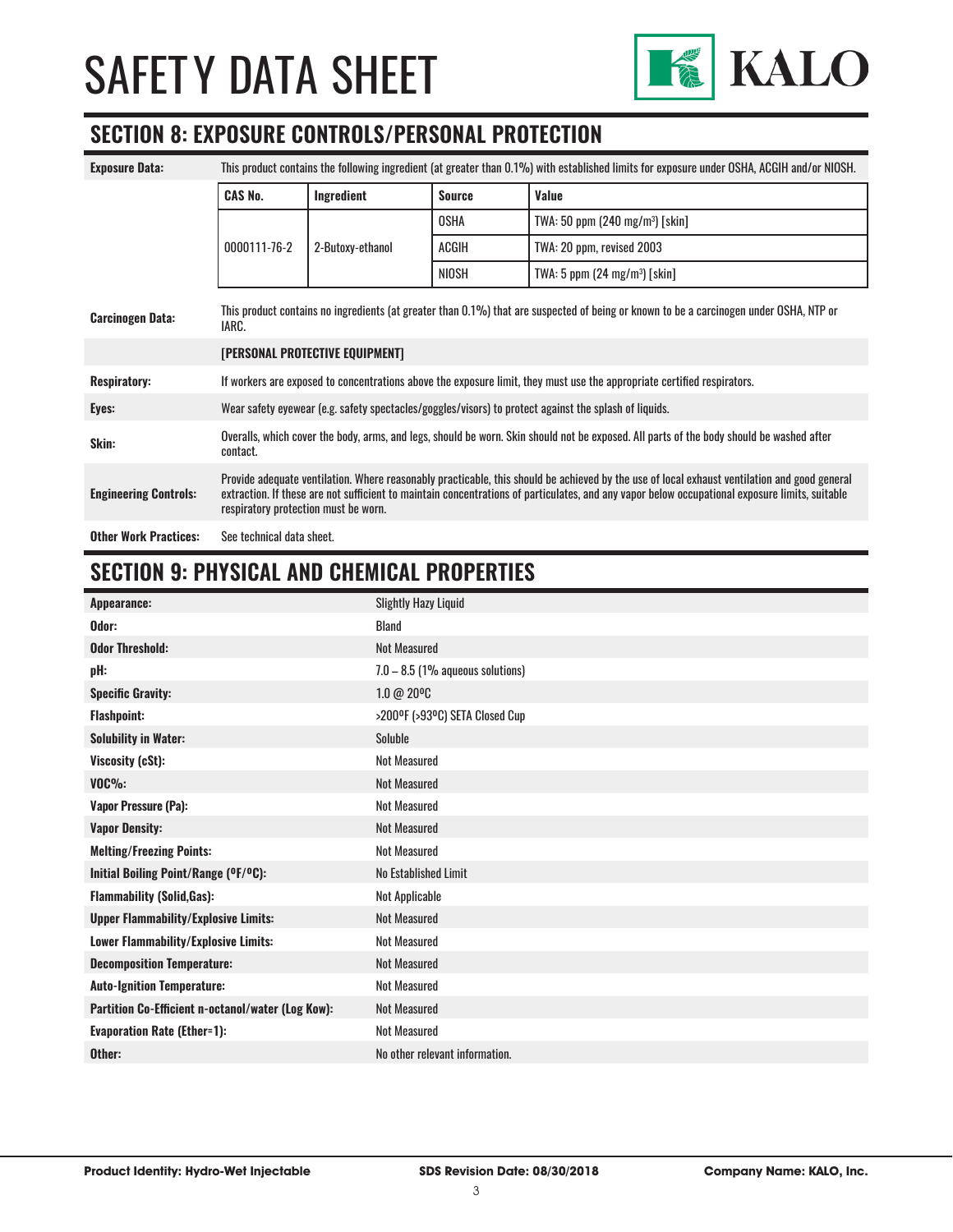

# **SECTION 10: STABILITY AND REACTIVITY**

| <b>Reactivity:</b>                       | Not chemically reactive.                                                                                |
|------------------------------------------|---------------------------------------------------------------------------------------------------------|
| <b>Chemical Stability:</b>               | Stable under normal ambient and anticipated conditions of use.                                          |
| <b>Hazardous Reactions:</b>              | Hazardous reactions not anticipated.                                                                    |
| <b>Conditions To Avoid:</b>              | Extended exposure to high temperatures can cause decomposition. Avoid all possible sources of ignition. |
| <b>Incompatible Materials:</b>           | Oxidizing agents, strong reducing agents.                                                               |
| <b>Hazardous Decomposition Products:</b> | Not anticipated under normal conditions of use.                                                         |

# **SECTION 11: TOXICOLOGICAL INFORMATION**

|                                                                   | [ACUTE TOXICITY ESTIMATE]            |                            |
|-------------------------------------------------------------------|--------------------------------------|----------------------------|
| Ingredients:                                                      | <b>Proprietary Surfactant Blend</b>  |                            |
| Oral LD50mg/kg:                                                   | >5,000.00/Category: NA               |                            |
| Skin LD50mg/kg:                                                   | >2,500.00/Category: 5                |                            |
| Inhalation Vapor LC50mg/L/4hr:                                    | No Data Available                    |                            |
| Inhalation Dust/Mist LC50mg/L/4hr:                                | No Data Available                    |                            |
| <b>ITEM</b>                                                       | <b>HAZARD</b>                        | <b>CATEGORY</b>            |
| <b>Acute Toxicity (mouth):</b>                                    | <b>Not Applicable</b>                | $\overline{\phantom{a}}$ . |
| <b>Acute Toxicity (skin):</b>                                     | May be harmful in contact with skin. | 5                          |
| <b>Acute Toxicity (inhalation):</b>                               | <b>Not Applicable</b>                | $\overline{\phantom{a}}$ . |
| <b>Skin Corrosion/Irritation:</b>                                 | <b>Causes mild skin irritation.</b>  | 3                          |
| <b>Eye Damage/Irritation:</b>                                     | <b>Not Applicable</b>                | $\overline{\phantom{a}}$ . |
| <b>Sensitization (respiratory):</b>                               | Not Applicable                       | $\overline{\phantom{a}}$   |
| <b>Sensitization (skin):</b>                                      | <b>Not Applicable</b>                | $-$                        |
| <b>Germ Toxicity:</b>                                             | <b>Not Applicable</b>                | $-$                        |
| <b>Carcinogenicity:</b>                                           | <b>Not Applicable</b>                | $\overline{\phantom{a}}$ . |
| <b>Reproductive Toxicity:</b>                                     | Not Applicable                       | $\qquad \qquad -$          |
| Specific Target Organ Systemic Toxicity-Single Exposure:          | <b>Not Applicable</b>                | $\overline{\phantom{a}}$ . |
| <b>Specific Target Organ Systemic Toxicity-Repeated Exposure:</b> | Not Applicable                       | $-$                        |
| <b>Aspiration Hazard:</b>                                         | <b>Not Applicable</b>                | $-$                        |

### **SECTION 12: ECOLOGICAL INFORMATION**

| <b>Toxicity:</b>                       | No additional information provided for this product.                 |
|----------------------------------------|----------------------------------------------------------------------|
| <b>Aquatic Ecotoxicity:</b>            | This product is not expected to be toxic to the aquatic environment. |
| <b>Persistence and Degradability:</b>  | There is no data available on the preparation itself.                |
| <b>Bioaccumulative Potential:</b>      | Not measured.                                                        |
| <b>Mobility In Soil:</b>               | No data available.                                                   |
| <b>Results of PBT and vPvB Assess:</b> | This product contains no PBT/vPvB chemicals.                         |
| <b>Other Adverse Effects:</b>          | No data available.                                                   |

**Product Identity: Hydro-Wet Injectable SDS Revision Date: 08/30/2018 Company Name: KALO, Inc.**